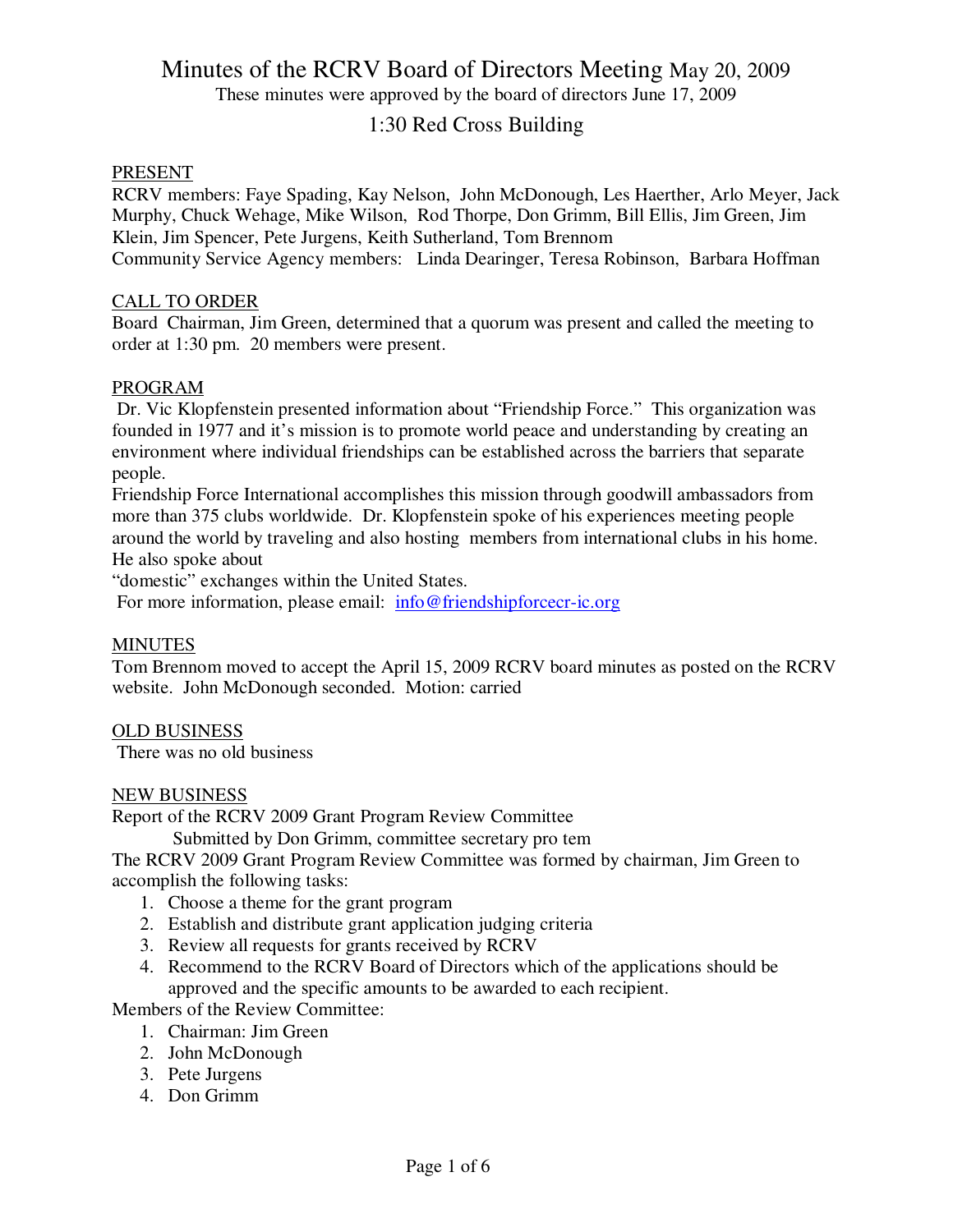These minutes were approved by the board of directors June 17, 2009

- 5. Keith Sutherland
- 6. Tonya Arnold

The Review Committee met on Monday, May 18, 2009. Each of the members of the committee had previously evaluated each grant using the numerical score sheet provided with the grant invitation instructions. Those individual score sheets were combined and the results were studied and evaluated by the committee. The results were discussed at length. The committee reached unanimous consensus to recommend the following grant awards.

- 1. The Witwer Center proposal, "So No Linn County Senior Goes Hungry" \$ 5000.00
- 2. Vision in Motion program, " Low Vision Services for Low-Income Older Adults" 3000.00
- 3. RSVP Jones County program "RSVP's Elderly Outreach Transportation Program" 2000.00

**Total \$10,000.00** 

It was moved by Don Grimm to accept the report of the 2009 Grant Program Review Committee. It was seconded by John McDonough. Motion: carried

### ROCKWELL COLLINS REPORT- Cindy Dietz

Cindy was not able to be present at today's meeting

### PARTNER AGENCY REPORTS

### 1. **Heritage Agency on Aging- Linda Dearinger**

- o Summarized Money Smart Week April 20-25- excellent information; poor attendance
- o June 15 is "Elderly Abuse Awareness Day"- a program on legal services for older adults will be presented by Attorney Martha Quint at KTOS
- o The last issue of the INVOLVEMENT will be the June issue.
- o SHIIP presentations will be the following dates at KTOS
	- October 26, 27, 29, 30
	- November 2, 3

## 2. **Aging Services- Teresa Robinson**

Volunteers continue to be active with Aging Services. If there is a need for a home safety check, please call Aging Services as volunteers are available to do these checks. Transportation continues to be a busy service with volunteers providing transportation for Linn County residents primarily to non-emergent medical appointments.

### 3. **RSVP- Barbara Hoffman**

- o April- 20 new members with 54 new members to date in 2009
- o 391 have reported hours for a total of 24,379
- $\circ$  June 1<sup>st</sup> is the first day of the "Suggested Donation" policy for Jones County transportation clients. The additional funding will go toward mileage reimbursement for the volunteer transportation drivers.

4. **Options of Linn County- Wayne Clayton** sent the following report read by Barbara Hoffman. Our main activity with RCRV at the moment is an arm support that Russ in Grinnell is creating for a consumer with severe disabilities.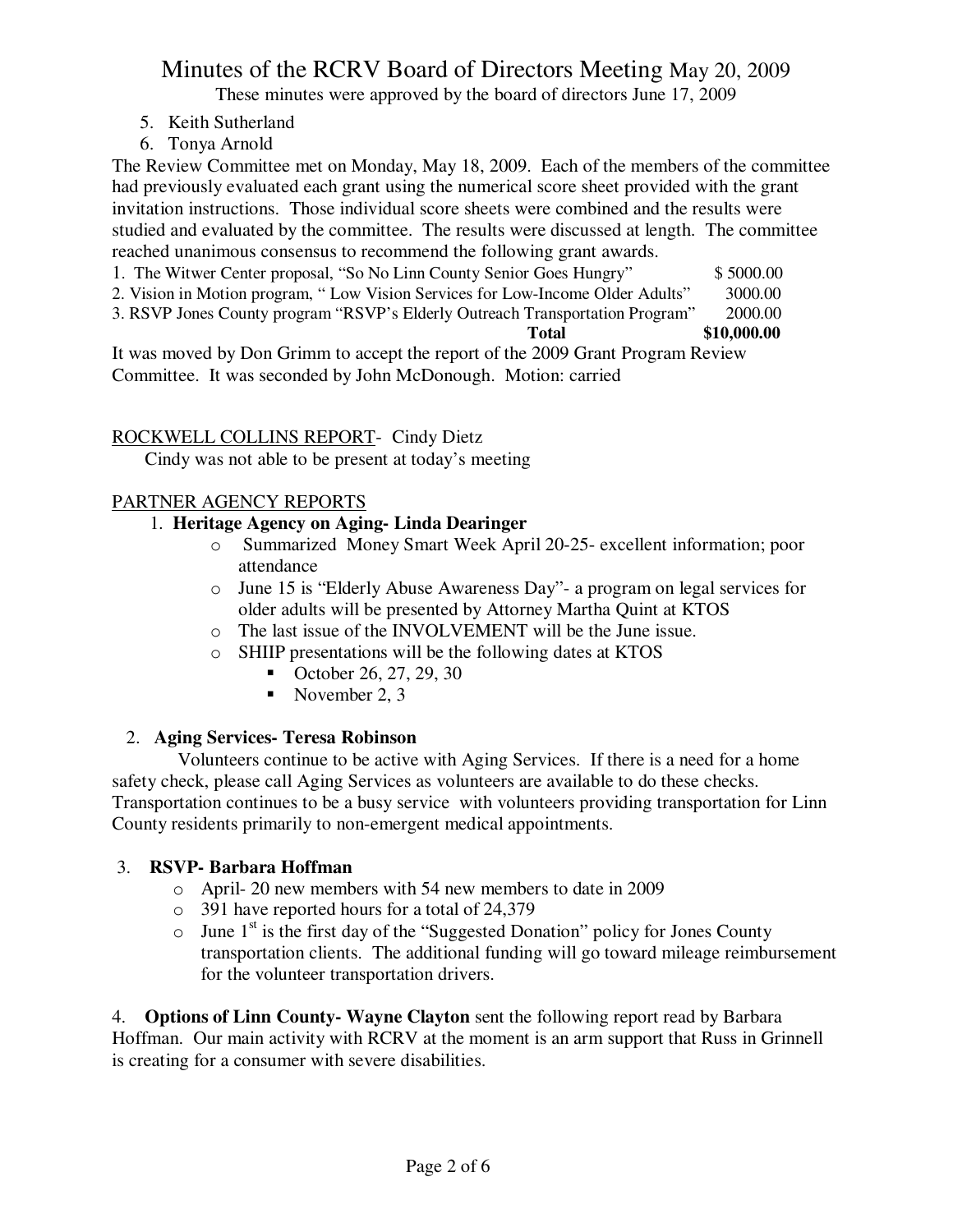These minutes were approved by the board of directors June 17, 2009

### RCRV COMMITTEE CHAIR REPORTS

### **1. Community Projects- John McDonough**

\* TRIAD Money Smart presentations were made to a very sparse crowd. Maybe we are not presenting to the proper audience. TRIAD presented information on 5 different programs ranging from Identity theft to home maintenance including some fraud topics in Medicare.

\* We built 2 bocci ramps for folks in Missouri who seen the info on our website. John Carbaugh made the ramps from info that Arlo Meyer had places on our website.

\* We had only 80 + people at our picnic. Most of these folks were from the REACT Center. RCRV did not have very many attendees. Hopefully we can do better next year.

\* The computer maintenance class by Don Wickenkamp was very informative. Don did a good job in teaching us how to keep our PC's clean. Another class will be starting in June. It is full. Hopefully, Don or someone else will continue this class as it is very informative.

\* We continue to support the Community Free Clinic, the REACT Center, SCORE, Aging, Services, 4 Oaks Bridge, the Science Station, EIOLC, Vision In Motion, the Indian Creek Nature Center, New Horizons, Options of Linn County, Heritage, Grant Wood AEA, plus we continue to design and build ramps for the WRAP program having completed 3 this past week.

\* Tom Brennom presented the TRIAD Identity Theft presentation to us during the past period. He presented some very scary information.

\* Several of our members finished up their efforts with a free income tax service being provided in our community.

\* Jack Murphy's parachute drop mechanism for the Children's Museum in Iowa City was demonstrated to us. Job well done!

\* We need more ramp designers. Contact J. Wauer or Tom Brennom if you have an interest. They will see to it that you get trained to do job.

\* SHIIP needs several more counsellors in our area. If you have an interest, please contact me at 431-4144.

If you can dream it, we can do it.

### **2. Communications- Chuck Wehage**

The next issue of The Volunteer will go to print the week of May  $25<sup>th</sup>$ . The North Dakota State Alumni newsletter did a feature article on Don Grimm and Chuck Wehage regarding their involvement with a retiree program- RCRV.

### **3. Recruiting/Retention- Barbara Hoffman**

o New members: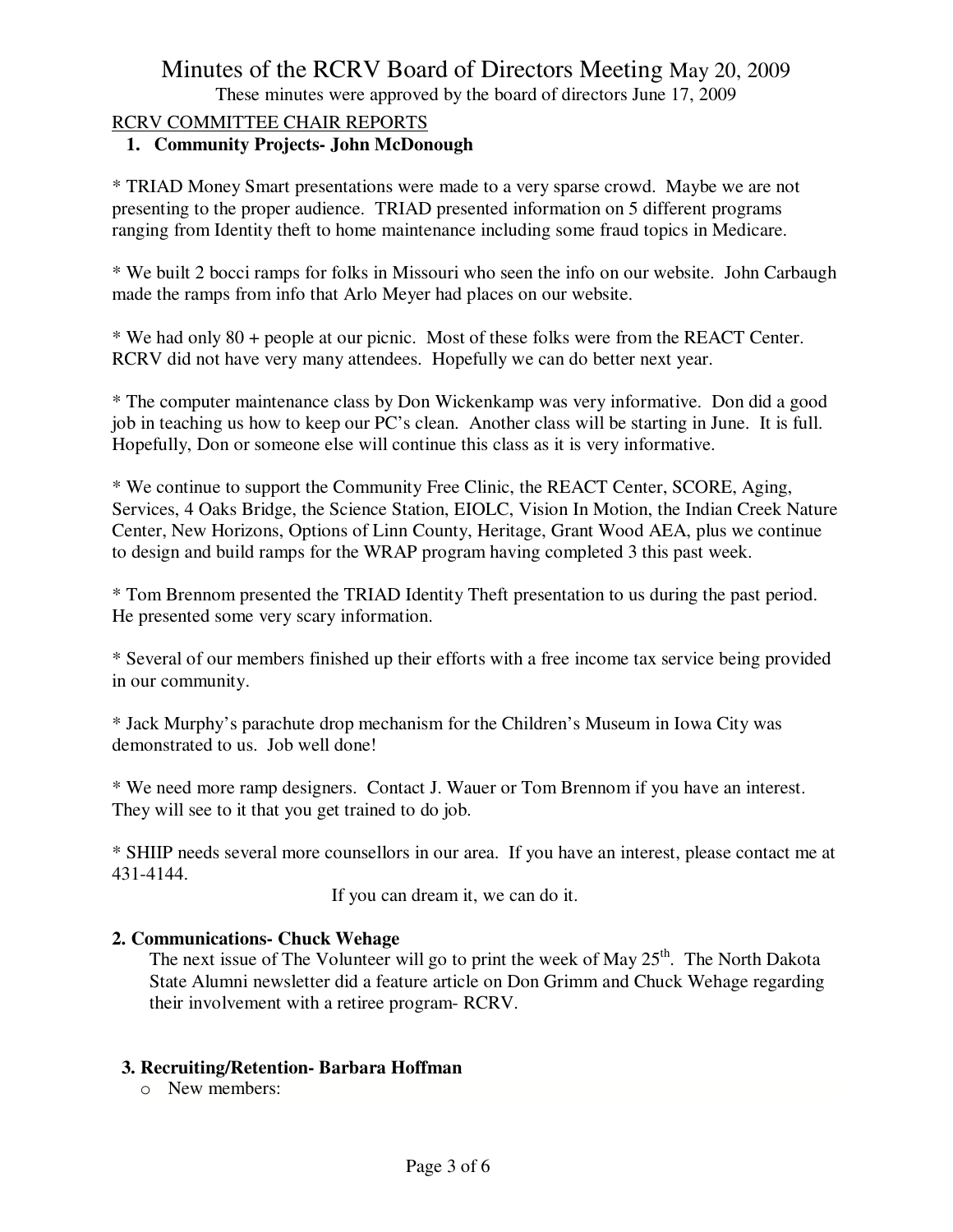These minutes were approved by the board of directors June 17, 2009

 Received 4 new RCRV applications in April Total: 19 for 2009

- o April hours 110 members reported 4,538 hours and completed 191 projects
- o Reporting to date

156 have reported hours for a total of 11,060; 80% of last year's total for the same time period. However, it isn't until December that all hours are submitted for 2009. Have sent 75 "Welcome to RCRV/RSVP letters" to recent Rockwell retirees.

### **4. Data Base- Jim Klein-**

- 1. Bill Ellis and I updated the database for the address changes resulting from the returned February 2009 newsletter.
- 2. The database was also updated for:
	- New retiree lists from Rockwell Collins for January, February, March and April
	- Deletions of names based on obituaries from Wilma Shadle
- 3. The mailing label file for the next newsletter has been made but has not been sent to Rockwell Collins. I will wait until the newsletter is ready in case there are additional changes before is it ready for mailing.

### ANNOUNCEMENTS

 June speaker will be Dan Hawthorne, board chairman for Community Free Health clinic July- summer recess- no meeting

### ADJOURNMENT

Jim Green adjourned the meeting at 2:35 p.m.

The next Board meeting will be held June 17 at 1:30 at the Red Cross Building

Submitted by Barbara Hoffman, Secretary

Note: These minutes are subject to amendment and approval at the next board meeting.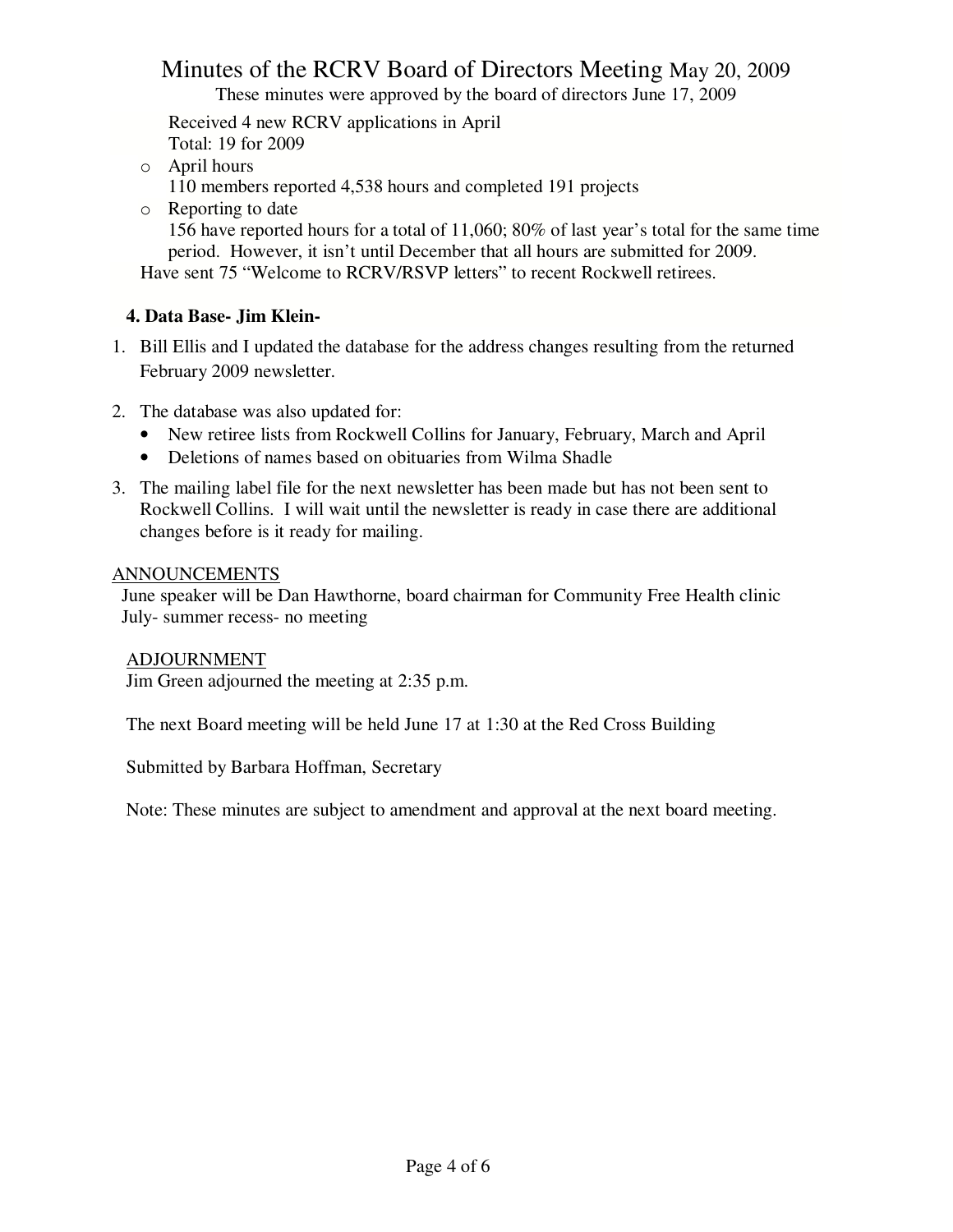These minutes were approved by the board of directors June 17, 2009

# **Appendix I**

| <b>Hours</b>   | <b>APRIL, 2009</b><br><b>Administrative &amp; Leadership</b>    |                                                                                                                                                                                                 |
|----------------|-----------------------------------------------------------------|-------------------------------------------------------------------------------------------------------------------------------------------------------------------------------------------------|
| 52.5           | <b>Board of Directors</b>                                       | RCRV, RSVP, Witwer, WRAP, Aging Services, Four Oaks Bridge, Mercy Home Care<br>Advisory board                                                                                                   |
| 104.5          | <b>RCRV Projects meeting</b>                                    |                                                                                                                                                                                                 |
| 62             | Other                                                           | Friends of Dillon Ranger District, AACA/Hawk A Model A Ford club                                                                                                                                |
| 59             | Other                                                           | Civil Air Patrol, Emergency Management, LCTA                                                                                                                                                    |
|                | <b>Assistive Technology &amp;</b><br><b>Maintenance Support</b> |                                                                                                                                                                                                 |
|                | Grant Wood AEA                                                  |                                                                                                                                                                                                 |
| 20             | Options of Linn County                                          |                                                                                                                                                                                                 |
|                | Other                                                           |                                                                                                                                                                                                 |
|                |                                                                 |                                                                                                                                                                                                 |
|                | <b>Construction &amp; Design</b>                                |                                                                                                                                                                                                 |
| 60.5           | Construction                                                    | St. Marks UMC hand rail design, Cedar Amateur Astronomers, carpentry for seniors,<br>install doors at Area Payee Services plus other                                                            |
| 78             | stage extension                                                 | Sinclair auditorium                                                                                                                                                                             |
|                | <b>Education</b>                                                |                                                                                                                                                                                                 |
| 41.5           | 4 Oaks Bridge                                                   |                                                                                                                                                                                                 |
| 67             | Eastern Iowa Observatory                                        |                                                                                                                                                                                                 |
| 32             | Lego League                                                     |                                                                                                                                                                                                 |
| 88             | Rockwell K-12 program                                           | Wright; Pierce, Westfield Elementary JA, Harding MS Book buddy                                                                                                                                  |
| 107            | Tutoring                                                        | Erskine, Hiawatha, Johnson Garfield, Grant Wood, Linn-Mar Highschool                                                                                                                            |
| 217            | Other                                                           | Rockwell tour guide, FDRD, Shuttle and Nature Centre, Kirkwood, judge Invent IA,<br>Hiawatha Library, Viola Gibsen, Wright school- telephones, Marion Library, Cedar Valley<br>Christian school |
|                |                                                                 |                                                                                                                                                                                                 |
|                | <b>Elderly Services</b>                                         |                                                                                                                                                                                                 |
| 28             | <b>Aging Services</b>                                           |                                                                                                                                                                                                 |
| 29.5           | Heritage                                                        |                                                                                                                                                                                                 |
| 17             | Methwick                                                        |                                                                                                                                                                                                 |
| 64             | Other                                                           | Triad, transportation, Money smart week, plus other                                                                                                                                             |
| 6              | Companionship Outreach                                          |                                                                                                                                                                                                 |
|                | <b>RSVP Partner Agencies</b>                                    |                                                                                                                                                                                                 |
| 129/20         | SHIIP St. Luke's/other SHIIP                                    |                                                                                                                                                                                                 |
| 20             | Advantage                                                       |                                                                                                                                                                                                 |
| 47             | <b>SCORE</b>                                                    |                                                                                                                                                                                                 |
| 17             | <b>Catherine McAuley</b>                                        |                                                                                                                                                                                                 |
| $\overline{2}$ | American Red Cross                                              |                                                                                                                                                                                                 |
| 309/7          | <b>AARP/VITA Tax Assistance</b>                                 |                                                                                                                                                                                                 |
| 38             | <b>HACAP</b>                                                    |                                                                                                                                                                                                 |
| 5              | Cultural                                                        | C.R. Symphony                                                                                                                                                                                   |
| 16             | Small Claims Court                                              |                                                                                                                                                                                                 |
| 1058           | <b>REACT</b>                                                    | March & April hours                                                                                                                                                                             |
| 135            | WRAP                                                            |                                                                                                                                                                                                 |
| 118/7          | St. Luke's/Mercy Hospitals                                      |                                                                                                                                                                                                 |
| 21             | Meals on Wheels                                                 |                                                                                                                                                                                                 |
| 32             | Food Banks                                                      |                                                                                                                                                                                                 |
| 275            | Jones County                                                    | transportation, meals on wheels, food pantry, JRMC, Anamosa schools, Companionship<br>Outreach                                                                                                  |
| 364.5          | <b>Disaster Recovery</b>                                        | mucking with St. Paul's UMC group, Flood Recovery garage sale st St. Jude's, plus other<br>miscellaneous recovery efforts                                                                       |

|       | Miscellaneous  |                                                                                   |
|-------|----------------|-----------------------------------------------------------------------------------|
| 263   | Miscellaneous  | 12 projects completed, sewing, afghans                                            |
| 73    | Church         | Church council, InterReligious Council treasurer, Bible delivery to funeral homes |
| 42    | Cultural       | Science Station, Granger House Museum, Coggon Historical Museum, Brucemore        |
| 192.5 | Health related | Ms Walkathon at Xavier, Community Health Free Clinic, American Cancer Society,    |
|       |                | Alzheimer's Assoc."Road to Recovery" American Cancer society, Pet therapy,        |